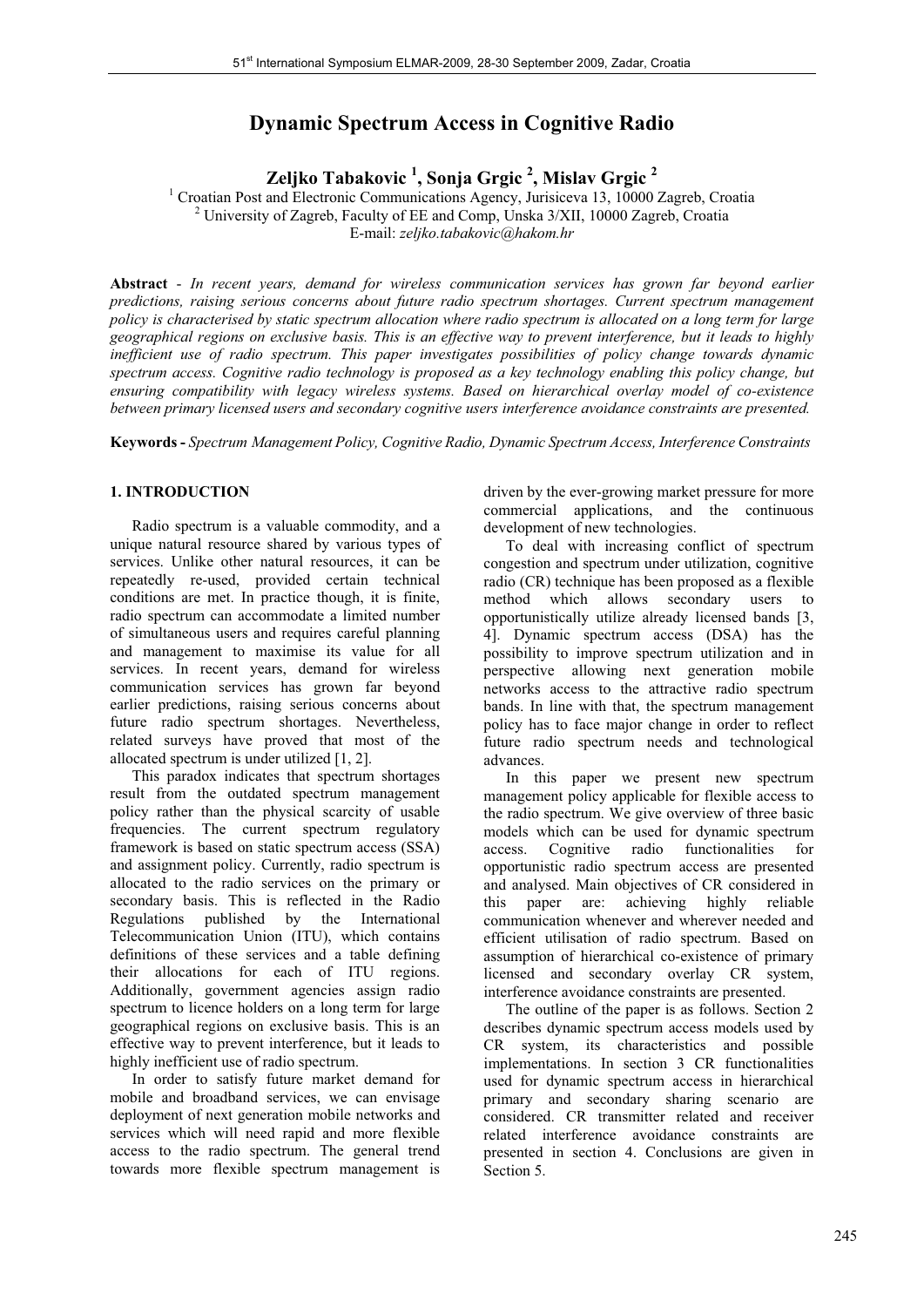#### **2. DYNAMIC SPECTRUM ACCESS MODELS**

 Current spectrum management policy is based on an outdated static spectrum access practice which results in obvious spectrum shortages. Opposite to static spectrum access currently used is dynamic spectrum access which has broad connotations that encompass various approaches and applications. Dynamic spectrum access strategies can be categorised by three basic models: dynamic exclusive use model, spectrum commons model and hierarchical access model [5, 6].

 Dynamic exclusive use model: This model maintains the basic structure of the current spectrum regulation policy where spectrum bands are licensed to services for exclusive use. In order to improve spectrum efficiency some level of flexibility is introduced. Flexibility helps licensees to put spectrum to its most valuable use with the most effective technology, without waiting for a regulator's permission. Two approaches have been proposed under this model: spectrum property rights and dynamic spectrum allocation [6]. Users having spectrum property rights can have various levels of flexibility. They can use assigned radio spectrum however they wish, or they could be restricted to specific service applications. Licence is assigned for temporary basis with long duration or for permanent usage. This approach allows licensees to sell, lease and trade assigned radio spectrum and to freely choose technology and services. Economy and market forces will therefore play an important role in driving toward the most profitable and efficient use of this limited resource. The second approach, dynamic spectrum allocation aims to improve spectrum efficiency exploiting the spatial and temporal traffic statistics of different services. Based on observed traffic statistics, spectrum is shared between different services. In a given region and at the given time, spectrum is assigned to services on exclusive use, but this allocation varies at a much faster scale than the static policy. Dynamic spectrum allocation can take advantage of daily user's migration from residential to business areas, or day and night variations of usage statistics. Furthermore, governmental and emergency applications have exclusive access to large portions of radio spectrum which are rarely used. This radio spectrum can be also used for some commercial application under dynamic spectrum allocation model.

Spectrum commons model: This model employs open sharing among peer users as the basis for managing radio spectrum. Spectrum commons model [6] requires radio spectrum sharing without priority allocation to service or class of users. Similar model is used with success in unlicensed industrial, scientific and medical (ISM) frequency band. In a shared radio spectrum band, devices might cooperate or merely co-exist. When devices cooperatively share radio spectrum band they have to use common inter-networking protocol and communicate with each other. Cooperative approach is more technologically demanding, but most of the possible time and spectrum collisions can be avoided.

 Hierarchical access model: This model adopts a hierarchical radio spectrum access structure with primary and secondary users. Licensed spectrum is consequently opened to secondary users, while limiting the interference observed by primary users. Interference constraints for secondary users have to be defined carefully in order to allow primary users to operate without noticeable reduction of service quality. Two approaches to spectrum sharing between primary and secondary users have been considered: spectrum underlay and spectrum overlay [5]. The underlay approach imposes constraints on the transmission power of secondary users. They operate below the noise floor of primary users. By spreading transmitted power over a wide frequency band (UWB), secondary users can achieve high data rate on short distances. This approach is based on worst case assumption of interference potential of secondary users to primary users. Spectrum overlay approach targets at spatial and temporal unused radio spectrum called white space by allowing secondary users to identify and exploit local and instantaneous spectrum availability in non-intrusive manner.

# **3. CR FUNCTIONALITIES**

 CR technology is the key technology for dynamic spectrum access using spectrum overlay approach. CR is an intelligent wireless communication system that is aware of its surrounding environment and uses the methodology of understanding by building to learn from the environment and adapt its internal states to statistical variations in the incoming radio frequency stimuli by making corresponding changes in certain operating parameters in real time, with two primary<br>objectives: highly reliable communications objectives: highly reliable whenever and wherever needed and efficient utilisation of radio spectrum [4]. In order to achieve these objectives, CR is required to adaptively modify its characteristics and to share radio spectrum without interfering with the primary licensed users. Cognitive cycle of CR operation as secondary radio system is shown in Fig. 1. Steps of the cognitive cycle are: spectrum sensing, spectrum decision, spectrum sharing and spectrum mobility [7].

 Spectrum sensing: A CR monitors its radio environment, detect usage statistics of other users and determine possible white spaces. Spectrum sensing can be done by one CR or by multiple terminals exchanging information in a cooperative way.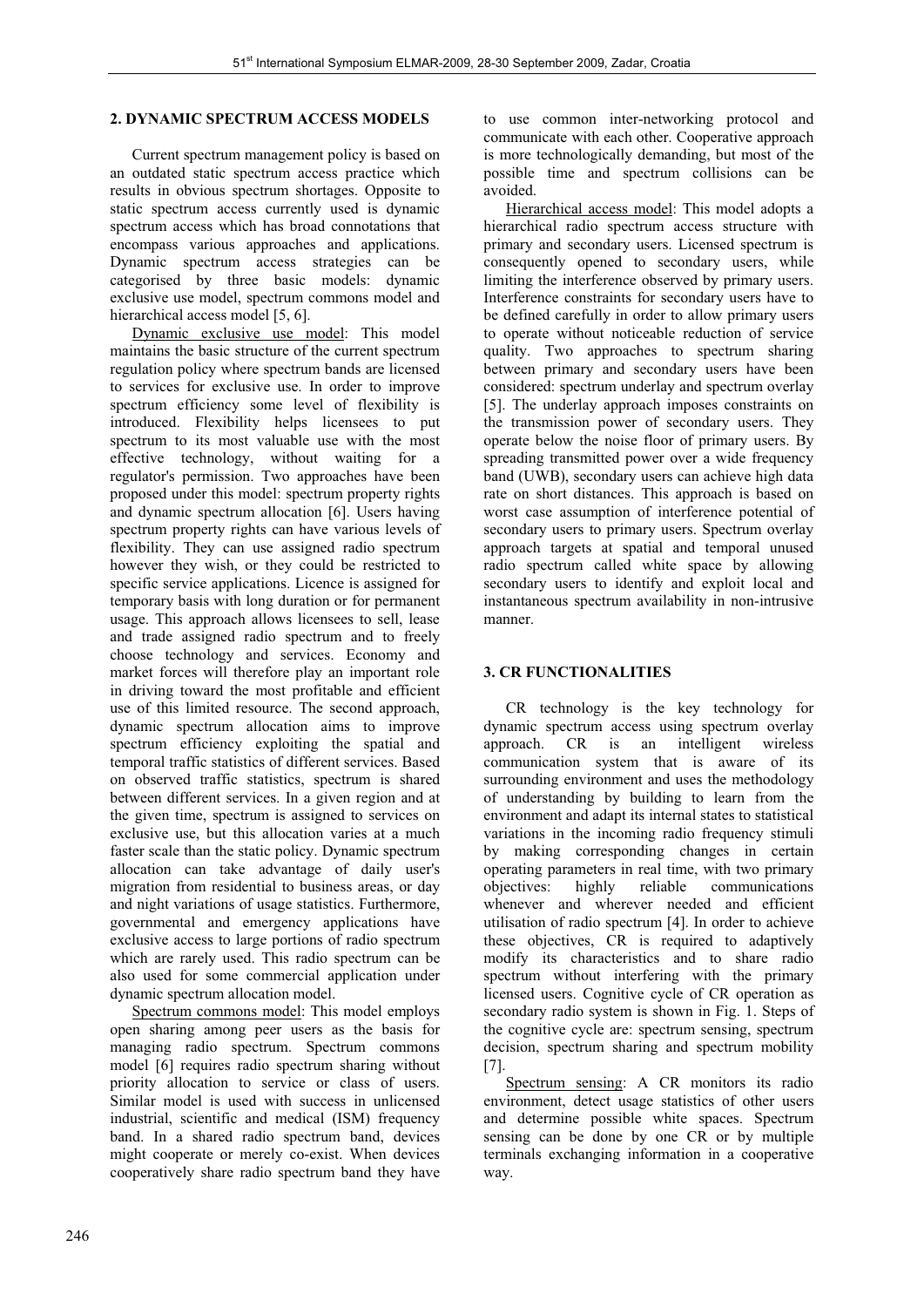

Fig. 1. Cognitive cycle of CR - [7]

 Spectrum decision: Based on spectrum sensing information CR selects when to start its operation, operating frequency and its corresponding technical parameters. CR primary objective is to transfer as much as possible information without causing excessive interference to the primary users. Additionally, CR may use data from regulatory database and policy database in order to improve its operation and outage statistics.

 Spectrum sharing: Since there is number of secondary users participating in usage of available white spaces, CR has to achieve balance between its self goal of transferring information in efficient way and altruistic goal to share the available resources with other cognitive and non-cognitive users. This is done with policy rules determining CR behaviour in radio environment.

Spectrum mobility: If primary user starts to operate, CR has to stop its operation or to vacate currently used radio spectrum and change radio frequency. In order to avoid interference to primary licensed user this function has to be performed in real time.

#### **4. CR INTERFERENCE AVOIDANCE**

 There are different compatibility cases to take into account when establishing technical conditions for dynamic spectrum access.



**Fig. 2.** Illustration of compatibility cases - [8]

Fig. 2 shows relevant compatibility cases for cochannel (cases D and E) and adjacent channel (cases A, B and C) dynamic spectrum access for CR. In Fig. 2, there is a geographical separation between Area X and Area Y, which could be two countries if the geographical separation is a country border. Different spectrum usage rights (SUR) can be used to define interference avoidance rules for CR secondary users. SUR can be transmitter or receiver focused [8].

#### **4.1. Block Edge Mask approach to define SUR**

 This model [8] was used, for example, for pointto-multipoint systems in the band 3.4-3.8 GHz addressing the situation where no decision is taken beforehand regarding the technology anticipated. It provides flexibility and freedom for operators to choose how to make best use of the radio spectrum. Block edge mask (BEM) controls interference between radio systems by defining a power/frequency envelope within which radio transmitter emissions must remain. This is done by specifying a maximum in-block transmission power in addition to out of block or out of band powers. A spectrum mask is usually defined as a maximum permitted power spectral density within a given bandwidth.

 In determining BEM, assumptions have to be made about the type of systems that are most likely to be deployed. In addition some knowledge of the system to be protected is required. The BEM is derived under typical assumptions for the adjacent system's receiver characteristics such as antenna gain, sensitivity and selectivity. If the BEM is defined in terms of total output power it may also include the typical transmitter's antenna characteristics. BEM can be defined in various ways, but two common types are transmitting power mask and EIRP mask [8]. They are outwardly very similar, but the transmit power mask defines an absolute limit for a given transmitter's total output power at a certain distance from the edge of the block, whereas the EIRP mask defines that limit as if a power were radiated equally in all directions.

 Type 1 - Tx power BEM: Transmit power mask set a boundary upper limit on emissions that arise from any single transmitter. Provided that Tx power BEM has been derived under appropriate assumptions for the transmitting antenna system it tend to self limit the probability of interference. Unless an associated maximum antenna gain is jointly defined, Tx power BEM does not control the maximum worst-case interference level. Transmit power mask permits greater flexibility than EIRP mask, but specific determination of the expected interference requires detailed information about transmitting and receiving antenna systems.

 Type 2 - EIRP BEM: EIRP BEM can be based on Tx power BEM levels including peak gain of the antenna system. In principle, once an EIRP BEM is determined for a given transmitter, any technology